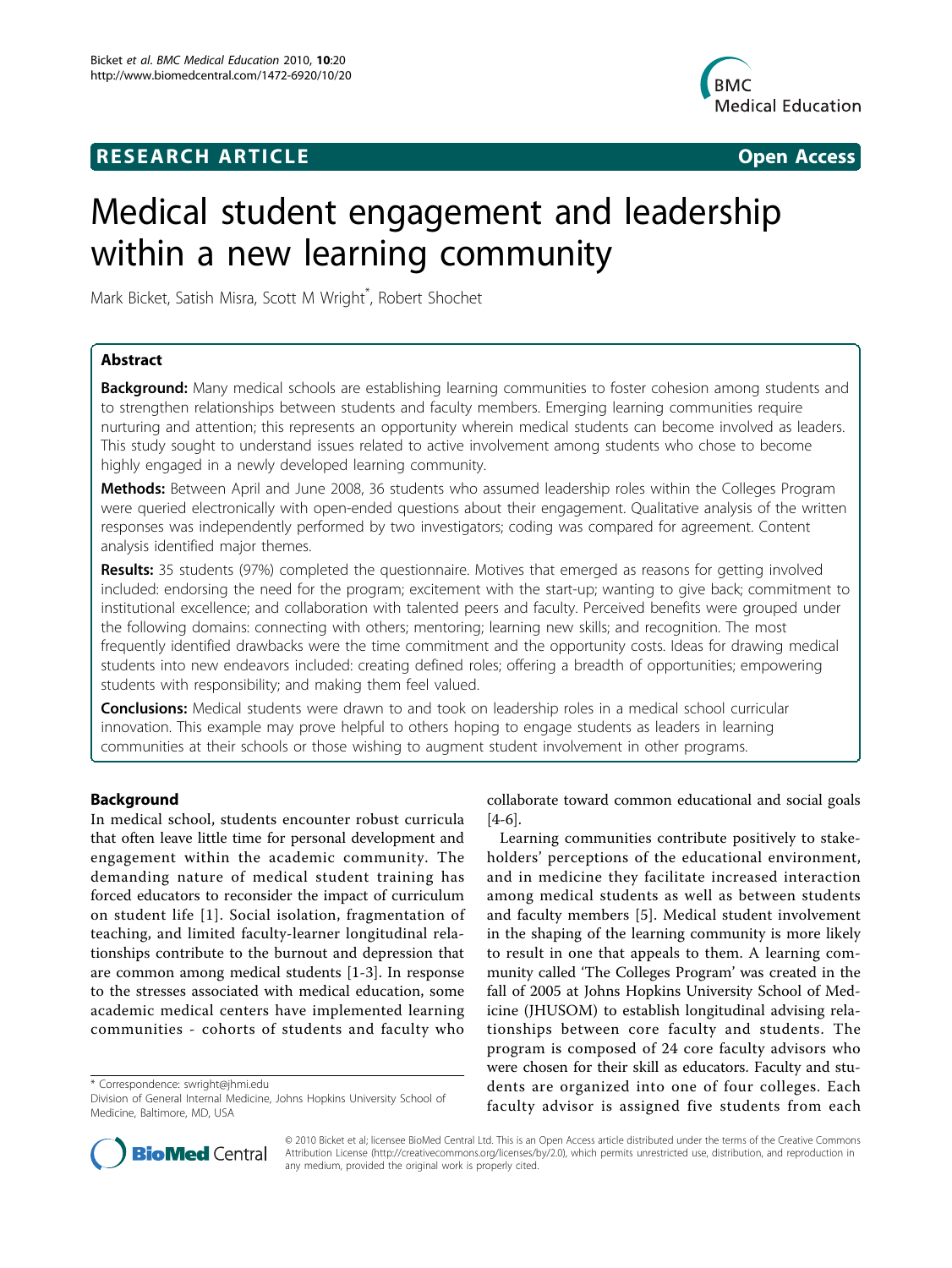medical school year. Faculty and students also work closely together during the 'Introduction to Clinical Skills' course in which faculty advisors serve as preceptors for their group of five year one medical students. Goals for the program include enhancing students' career development by consciously fostering camaraderie, networking, and professionalism [[6](#page-5-0)]. During the Colleges Program's development and evolution, a number of students stepped forward and volunteered to take on leadership roles. We conducted this study to characterize the motivators, benefits, and drawbacks for students taking on leadership roles within our learning community as these findings could provide insights to others hoping to activate student engagement in components of the medical school curriculum.

# Methods

# Design and Participants

This study used qualitative analytic methods to purposively examine student leaders enrolled at JHUSOM during the 2007-2008 academic year who volunteered to hold a defined leadership position in the Colleges Program. Leadership roles included planning Colleges-sponsored student programs, coordinating social gatherings, organizing educational events, and directing the peer advising program. These students actively participated in the programs and committed much effort trying to make them successful. To be eligible for inclusion, students had to have spent at least 10 hours working on Colleges related activities in the prior year. All medical students were invited to get involved with this program and those who stepped forward to volunteer were made aware the student leadership roles (described above). Four students had leadership roles but did not dedicate the minimum number of hours and were thus not included in the studied.

#### Data Collection

The data collection instrument, comprised primarily of open ended questions (Table 1), was sent electronically using Survey Monkey™ between April 30 and June 1, 2008 to the 36 medical student leader informants to understand their perspectives. In addition to the questions related to their engagement and leadership roles, the survey also collected demographic information (age, gender, medical school year). The study was approved by the institutional review board.

#### Data Analysis

Demographic data and responses to quantitative questions are presented as means and proportions. The responses from all of the open-ended questions were moved to a master document for analysis. We analyzed written responses to all questions using an "editing analysis style," a qualitative analysis technique in which

#### Table 1 List of the open-ended questions that were asked of the 35 medical student informants leaders

◦ Why did you get involved with Peer Advising and/or the Colleges program?

◦ What benefits do you perceive related to your taking on a committed role within the Colleges program? (How has it helped you or how do you think that it may help you in the future?)

◦ What are the negatives or the drawbacks related to your taking on a committed role within the Colleges program?

◦ Considering other peers who have not gotten involved in a leadership position in Peer Advising and/or the Colleges program, why do you think they have not done so?

◦ If the Colleges or other programs wanted to draw in students to be actively engaged and take on committed roles, how do you think that this could be accomplished most effectively?

researchers search for "meaningful units or segments of text that both stand on their own and relate to the purpose of the study" [\[7\]](#page-5-0). With this method, the coding template emerges from the data, as opposed to the application of a pre-existing template. Two investigators independently analyzed the transcripts and generated codes to represent informants' statements. Then collaboratively, a coding template was developed. The data was then recoded using this template. In the few instances of discrepant coding, the two investigators successfully reached consensus after reviewing and discussing each other's coding. The authors agreed on representative quotes for each theme.

#### Results

#### Informant Sampling and Respondent Demographics

Of the 36 medical student leaders sent questionnaires, 35 responded. One female third-year student did not participate. Informant characteristics are summarized in Table [2.](#page-2-0) Twenty of the responders were male (57%) and the overall mean age was 24 years. Participants were distributed across all class years and a majority (83%) expressed the intent to pursue a career in academic medicine.

In describing their roles within the Colleges, fourteen students (40%) assumed leadership in both the peer advising and social/community building programs. The mean amount of time students devoted to leadership in the Colleges in the prior 12 months was 46 hours. Forty percent of students described being 'tremendously' committed to making the Colleges program excellent.

#### Results of Qualitative Analysis

The comments and stories related by student leaders were categorized into themes that relate to their active involvement in the program. An overview of the themes is presented in Table [3](#page-2-0).

#### Reasons for getting involved

From the responses of medical student leader informants, five subcategories emerged that explained why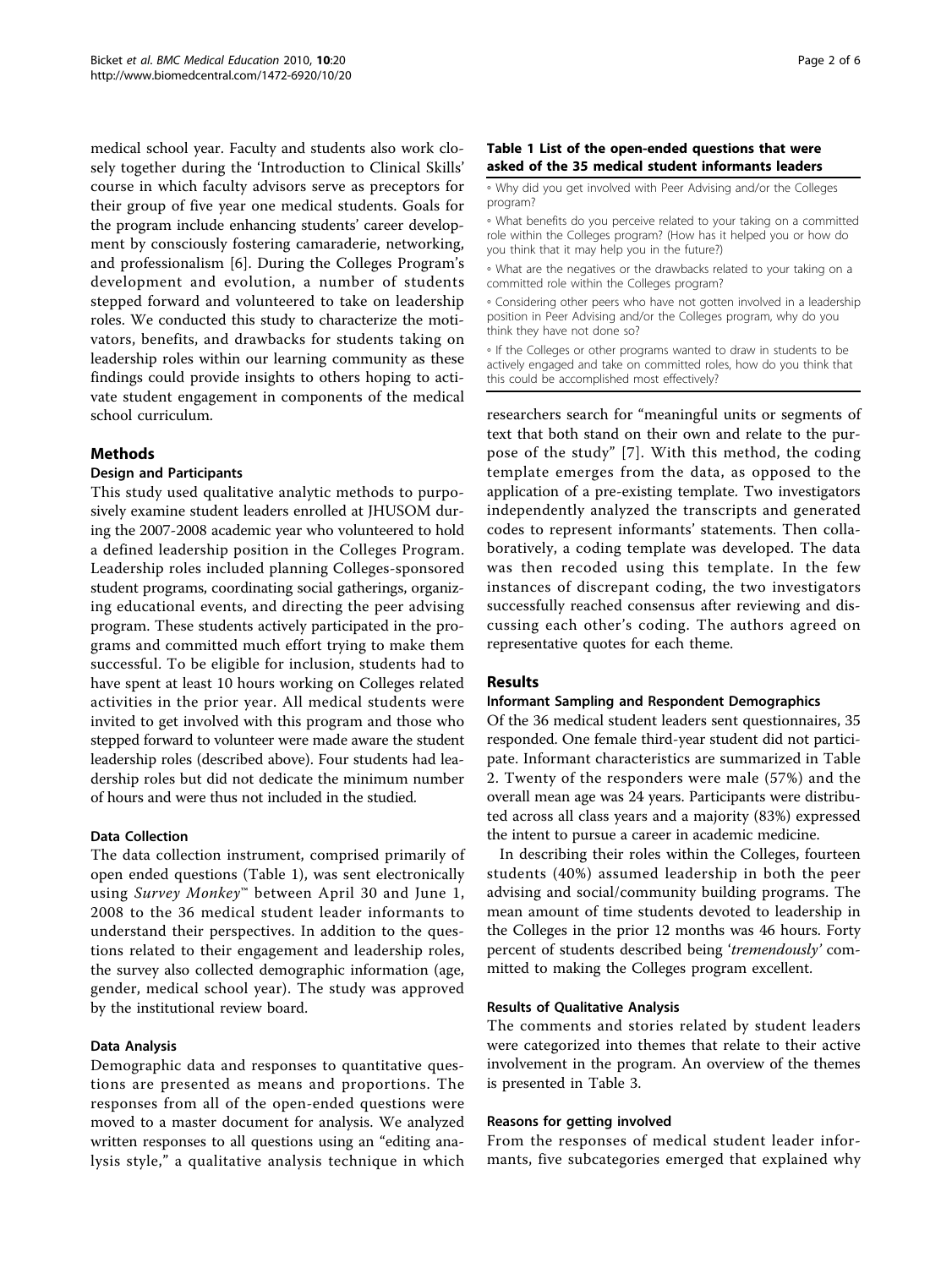#### <span id="page-2-0"></span>Table 2 Characteristics of the 35 medical student informants

| Characteristic                                           |      |           |
|----------------------------------------------------------|------|-----------|
| Women, n (%)                                             |      | 15 (42.8) |
| Age, mean (SD)                                           | 24.7 | (1.7)     |
| Medical School Year, n (%)                               |      |           |
| First Year                                               | 11   | (31.4)    |
| Second Year                                              | 11   | (31.4)    |
| Third Year                                               | 6    | (17.2)    |
| Fourth Year                                              | 7    | (20.0)    |
| Plans to pursue a career in academic medicine, n (%)     |      |           |
| Yes                                                      | 29   | (82.9)    |
| No                                                       | 6    | (17.1)    |
| College program in which committed role was taken, n (%) |      |           |
| Peer Advising                                            | 7    | (20.0)    |
| Social/Community building                                | 14   | (40.0)    |
| Both                                                     | 14   | (40.0)    |
|                                                          |      |           |

Number of hours devoted to Colleges program in the last 45.5 (19.6) 12 months, mean (SD)

#### How invested/committed do you feel toward the goal of making the

|            | Colleges program outstanding?, n (%) |   |           |
|------------|--------------------------------------|---|-----------|
|            | Tremendously                         |   | 14 (40.0) |
| A lot      |                                      |   | 16(45.7)  |
| Some       |                                      |   | 4(11.4)   |
| A little   |                                      |   | (2.9)     |
| Not at all |                                      | 0 | (0)       |

the students decided to become actively involved in the learning community. The reasons given can be thought of as the motivations and the expected or hoped advantages.

#### Endorsing the need for the program

Student leaders identified strongly with the goals of the Colleges program and were thrilled that it filled a previously unfulfilled void.

A male first year student stated:

"I think the Colleges program is a great idea. I personally benefited from the system–peer and faculty advising has been great. It is in its incipient stages, and I have enjoyed the opportunity to shape a future legacy at the school."

A 30-year old male fourth year peer advising leader remarked:

"The Colleges program provides an important link between faculty and students, which had been thus

#### Table 3 Major themes relating to student engagement

#### Reasons for getting involved

| • Endorsing the need for the program             |
|--------------------------------------------------|
| • Excitement with the start-up                   |
| • Wanting to give back                           |
| • Commitment to institutional excellence         |
| • Collaborating with talented peers and faculty. |
| Benefits                                         |
| • Connecting with others                         |
| • Mentoring                                      |
| • Learning new skills                            |
| • Recognition                                    |
| Drawbacks                                        |
| $\cdot$ Lack of time                             |
| • Opportunity costs                              |
| Ideas for drawing in medical students            |
| • Creating defined roles                         |
| • Offering a breadth of opportunities            |
| • Empowering students with responsibilities      |

• Making them feel valued.

far missing, and a way to strengthen or establish inter-class relationships ..."

#### Excitement with the start-up

Many student leaders discussed ideas related to their enthusiasm about being at the beginning of something special. They characterized the early years of the program as a time of potential, novelty, and growth in which they could take part.

A different first year male student who had devoted 30 hours to the program in the last year explained:

"I think that the Colleges program has a great potential of playing a very constructive, uniting, and functional role in students' lives. I felt that by participating, I could contribute towards that goal."

A 29 year old fourth year female student who was 'tremendously' committed to the Colleges wrote:

"I felt a need for better advising programs during my first year and was excited that the administration had plans to address the lack of faculty advising by implementing the Colleges program."

#### Wanting to give back

Medical student leader informants described how a sense of giving back was also at the core of what motivated them to get involved. Specific facets within this domain included the desire to make a difference, to solve problems, and to be beneficent.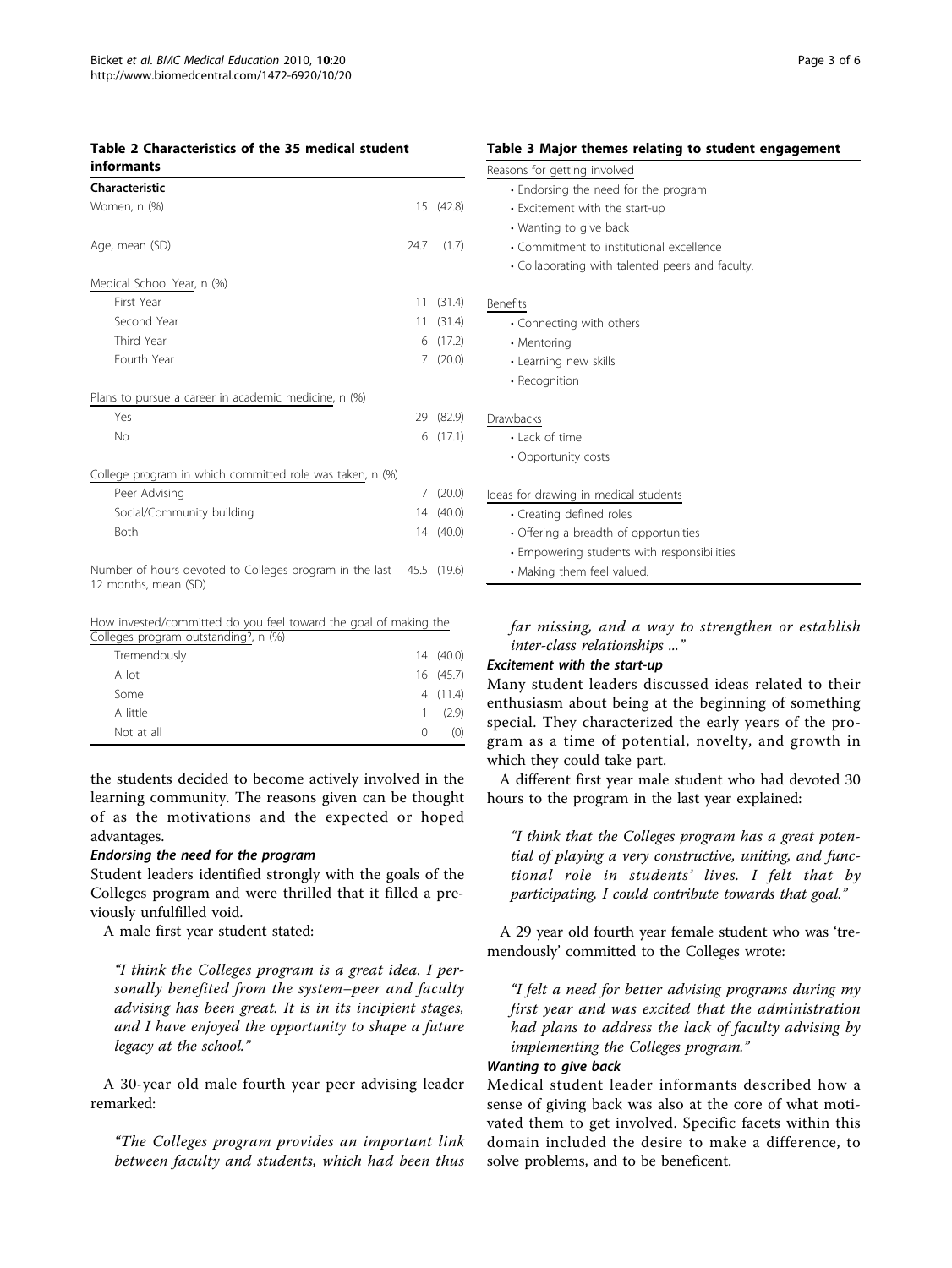A male second-year medical student leader who had devoted 60 hours to the program in the prior year emphasized the significance of giving back:

"I saw peer advising as a way to give back to the med school community, a new program with an identity that we could help create as we participated..."

A different second year medical student peer advising leader shared a sense of reciprocity:

# "I wanted to help underclassmen as I had been helped by upperclassmen before."

#### Commitment to institutional excellence

The importance of making the program as successful as possible and of enhancing the school's reputation was referenced by the student leaders.

A male third year medical student who had invested more than 100 hours in the program in the last year reflected on its effect on the institution:

"The program is a great selling point for our school and for our potential students/applicants. When people look for medical schools, they like to compare advising opportunities (at least I did)."

Another dedicated female first year medical student looked to the future impact of the Colleges on both students and the surrounding community:

"I am excited about ... the impact the Colleges program holds in shaping students' Hopkins experience while making a tangible impact on the Baltimore community ... I have been amazed at the difference that a sense of group unity can make in enriching everyone's overall experience."

#### Collaborating with talented peers and faculty

Student leaders described being motivated to work in this environment and having the opportunity to collaborate with capable colleagues, both fellow students and faculty members.

A male second year student who also estimated his time commitment at more than 100 hours in the prior year remarked:

"I got involved primarily because I have a phenomenal advisor. In appreciating what the program had given me, I felt more devoted to it. From there, getting to work with certain classmates and peers reinforced that connection."

A 25 year old female fourth year student with leadership roles in both peer advising and community building commented on how her involvement has impacted relationships with other students and faculty:

"The main reason for me to take on a role in the Colleges program has been to meet students from different classes and to foster inter-class relationships. Another benefit is being able to work with faculty members whom I otherwise would never had met. I feel I am well taken care of and have several mentors..."

# **Renefits**

Student leaders listed several actual benefits related to their active involvement in the learning community. Informants noted that their experience with the Colleges program assisted them through: (i) a better defined sense of community with a broader exposure to other students and faculty, (ii) deeper mentoring relationships (both as peer mentor and as mentee), (iii) the ability to learn or refine their own leadership skills, (iv) giving them additional insight about navigating within a large institution, and (v) recognition - both informally from others and in being able to add their contribution to their curriculum vitae.

#### **Drawbacks**

The most common drawback, identified by a majority of respondents, was the amount of time involved in taking on a committed leadership role within the program. Responses from student leaders also indicated that their involvement had 'opportunity costs' in terms of foregoing other activities - including studying and non-educational pursuits.

A female medical student in her final year of medical school summarizes these ideas:

"I think whenever you get involved with any activity; there are always pros and cons... I have sometimes sacrificed personal/academic time to work on colleges/peer advising initiatives - time that could have been spent with my spouse, studying for an exam, doing research. However, I feel that the opportunity to bring about a cultural change at an institution like Hopkins is worth the extra effort on my part and I don't believe I have suffered any long-term negative effects from my involvement...In fact, I think this experience will be useful to me in the future..."

#### Ideas for drawing in medical students

Medical student leader informants also generated several ideas for drawing more medical students into school or faculty-initiated endeavors. Their ideas were organized around the following ideas: (i) creating defined positions for students with specific responsibilities within a logical organizational structure, (ii) providing a diverse array of opportunities for students, (iii) empowering student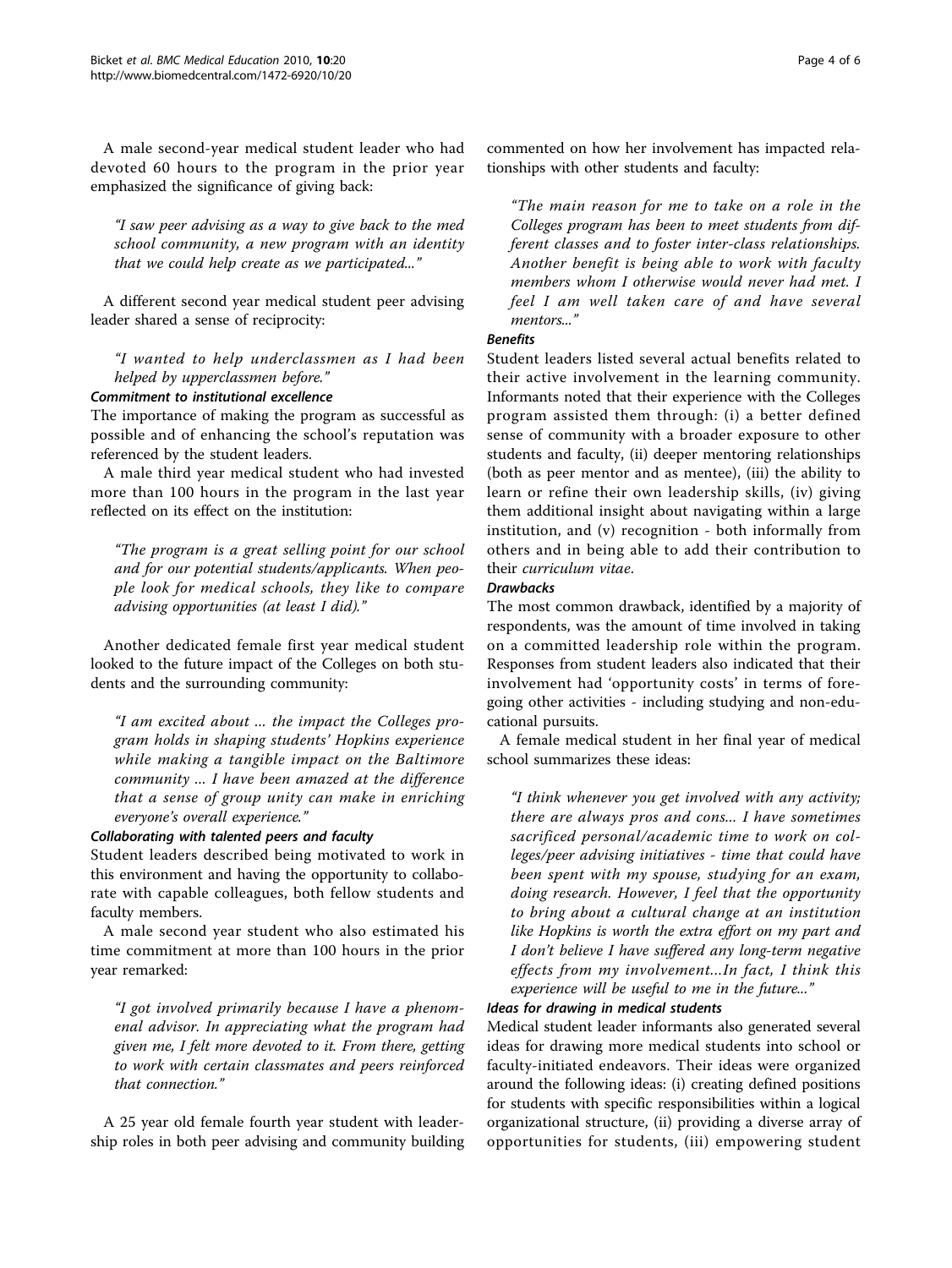leaders with specific and meaningful responsibilities, and (iv) implementing steps to make students feel appreciated, respected, and valued.

About these matters, two different female students in the graduating class explained:

"The most effective way to accomplish this to students would be to have them become invested in the process somehow. If students can take on ownership, and feel like they have a little piece of the pie, if you will, and that what they do as students will make a tangible difference then I feel like they will become engaged."

"If people feel that what they bring to the table is important and special, and will not otherwise be provided if they are absent, they are more likely to become actively engaged, keep to deadlines despite other work-pressures, and contribute productively to their colleges and the program in general."

# **Discussion**

In this study, medical students describe motivations, benefits, and drawbacks associated with their voluntary assumption of leadership roles within a new learning community. The emergent themes that explain the reasons that they opted to roll up their sleeves and get involved may have been predicted based on motivational theory [\[8\]](#page-5-0). Motivation has been defined as "the power to move or excite individuals to action" [\[9\]](#page-5-0). Four of the motivation themes may best be understood in reflecting upon the students' desires to help - others (wanting to give back, endorsing the need for the program), the school (commitment to institutional excellence), and themselves (collaboration with talented peers and faculty). The last explanation for their assumption of a committed leadership role can be attributed to the entrepreneurial spirit of these students - excitement with the start-up.

Reflecting upon learning communities in the context of organizational culture may provide insight as to why individuals seek out responsibility. Results from a study performed at successful organizations showed that dedicated employees gave answers that were comparable to the motivators and benefits listed by our committed medical students: opportunities for personal development (*learning new skills*), working with "winners" (collaborating with talented peers/faculty), the opportunity to solve problems (endorsing the need for the program), recognition of work (recognition), and appropriate compensation (recognition) [[10\]](#page-5-0). The culture of an organization is made up of the assumptions, values, and norms of the members and their behaviors [\[11\]](#page-5-0). Thus, imparting change within a medical school's learning community must include not only altering structures and processes, but also drawing in the student body so as to transform the culture.

There is a fair amount of literature documenting the value of learning communities in higher education [[12,13\]](#page-5-0). Boyer, the former President of the Carnegie Foundation for the Advancement of Teaching, may have most eloquently described the manner in which the learning community can shape the vision for the educational institution by creating a sense of wholeness in education through 6 pillars of shared values: openness, caring, purpose, discipline, justice, and celebration [[12](#page-5-0)]. Uniting a medical school around such principles would be transformative. Although there are few studies describing the merits of learning communities within medical schools, some of the postulated and observed benefits have included networking between students and faculty members, leadership development, and guidance with career planning [\[5](#page-5-0)]. To achieve such benefits, medical student engagement as leaders within the learning community is likely to be critical.

Students often come to medical school with robust resumes of leadership in their former collegiate and home communities [\[14\]](#page-5-0). However, the academic experience of medical school is intense and may influence students to use their discretionary time for recovery outside of the medical school community. Enticing medical students into optional programs is also difficult because of the stage of life of these driven young adults who have many competing obligations and interests. Medical learning communities or other programs that need genuine student engagement may be well served to consider the themes that emerged related to 'drawing in' medical students. Creating defined roles, offering a breath of opportunities, empowering students with real responsibility, and genuinely valuing the students and showing it may be instructive to others seeking student buy-in and leadership. Foregoing involvement in the learning community can represent a missed opportunity to leave a meaningful legacy at one's medical school, and disengagement may contribute to a student's social isolation [[15\]](#page-5-0). Further, learning communities within medical schools can explicitly promote student leadership as a core value of the medical profession [[16\]](#page-5-0).

Several limitations of this study should be considered. First, this study relied exclusively on self-report. However, this is considered to be the most direct approach for understanding attitudes and beliefs. Second, this study is limited to a small number of medical students in one learning community at a single academic institution and thus our findings may not apply to other institutions. We sampled all possible informants so the issue of thematic saturation and ending data collection early was not necessary to consider. Students who might volunteer for leadership opportunities at other medical